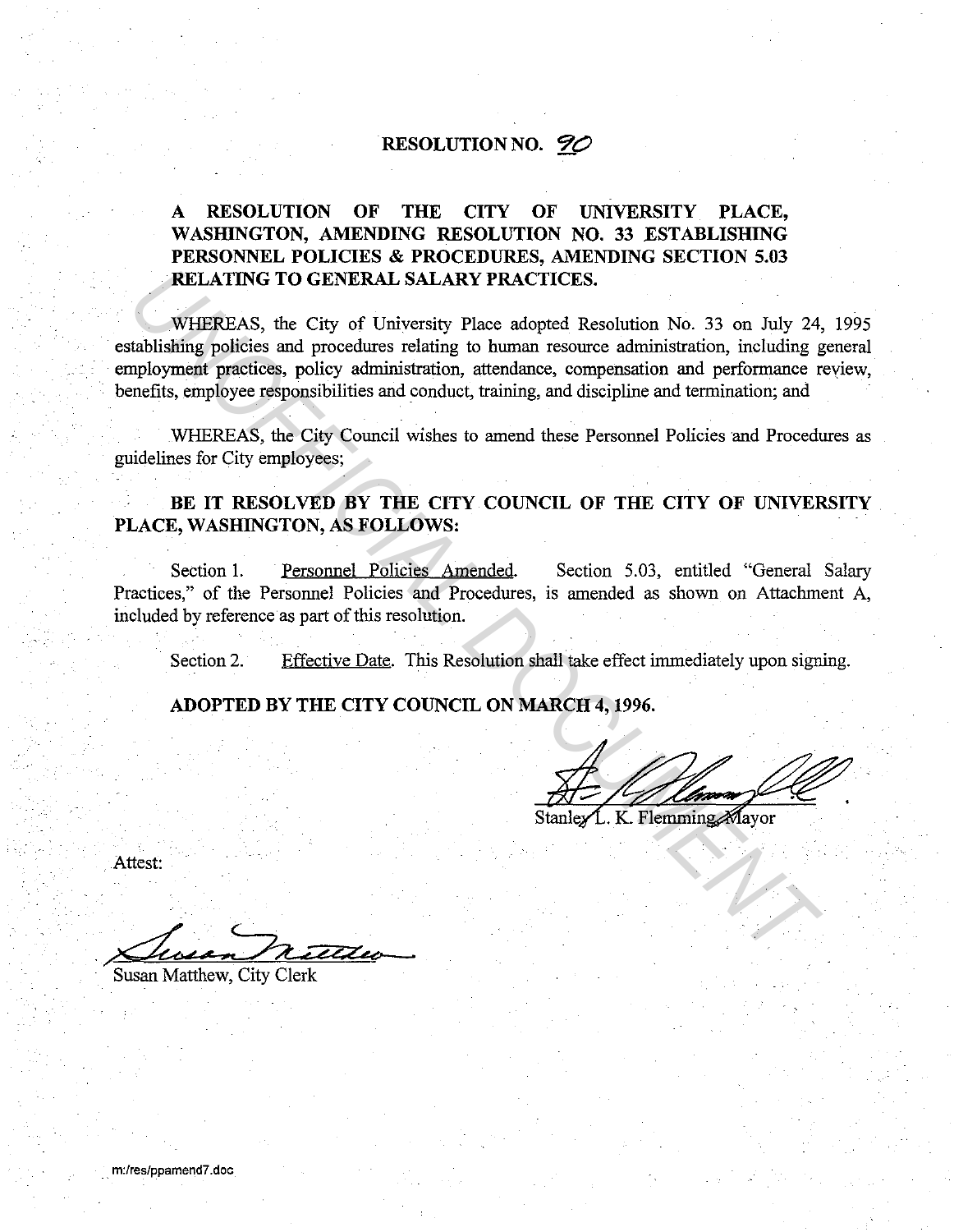### ATTACHMENT A TO RESOLUTION NO.

#### **CHAPTER 5**

#### **COMPENSATION**

#### 5.01 SALARY PLAN

The City's pay plan is set forth in ordinance. The City Manager or his/her designee is responsible for preparing a salary schedule that establishes pay ranges for each job classification. This pay plan is in effect only with City Council approval and any subsequent changes in the pay plan must be approved by the City Council.

## 5.02 SALARY POLICY

i.<br>Eri

It is the intent of the City to attract and retain quality employees. Within budget limitations, the City endeavors to pay salaries competitive with those of other employees in the applicable labor market. Salaries are reviewed on an annual basis and, resources permitting, an annual cost of living or market adjustment may be applied to salary ranges by the City Council. **COMPENSATION**<br> **S.01 SALARY PLAN**<br>
The City's pay plan is set forth in ordinance. The City Manager or his/her designes is responsible for preparing a salary schedule that establishes pay<br>
ranges for each job dats infectio

#### 5.03 GENERAL SALARY PRACTICES

(Amended 8121195, Res No. 47)

Employee Pay Rates: Employees shall be paid within the limits of their assigned wage range. The City Manager may establish a temporary entry point as a trainee rate which is within 10% of the position salary range entry point.

Starting Rate of Pay: New employees will normally start their employment at the beginning of the pay range for their classification. The City Manager, however, may approve compensation at a higher rate in the range when qualified applicants cannot be recruited or the department head determines that the best qualified applicant has experience and qualifications that warrant a higher salary. The starting pay of a new emloyee that exceeds 50% of the pay range will require City Council approval prior to the employee's appointment.

Starting Rate of Pay: New employees will normally start their employment at the beginning of the pay range for their classification. The City Manager. however,